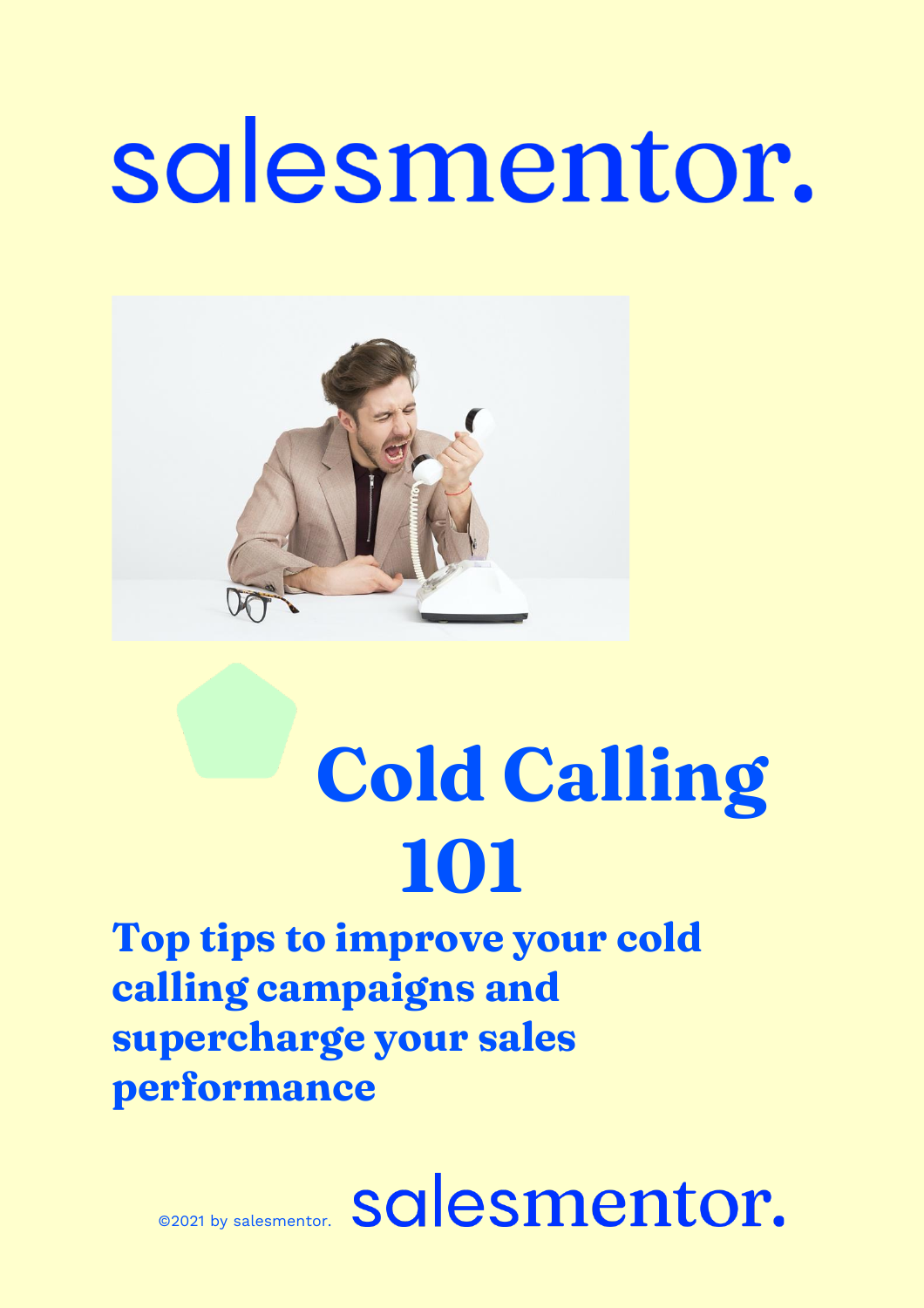This short guide is full of practical suggestions to help you with your cold calling campaigns. It is intended to assist SaaS founders and their teams to become better at selling. It is based on over 20 years of experience, selling complex B2B SaaS and technology solutions.

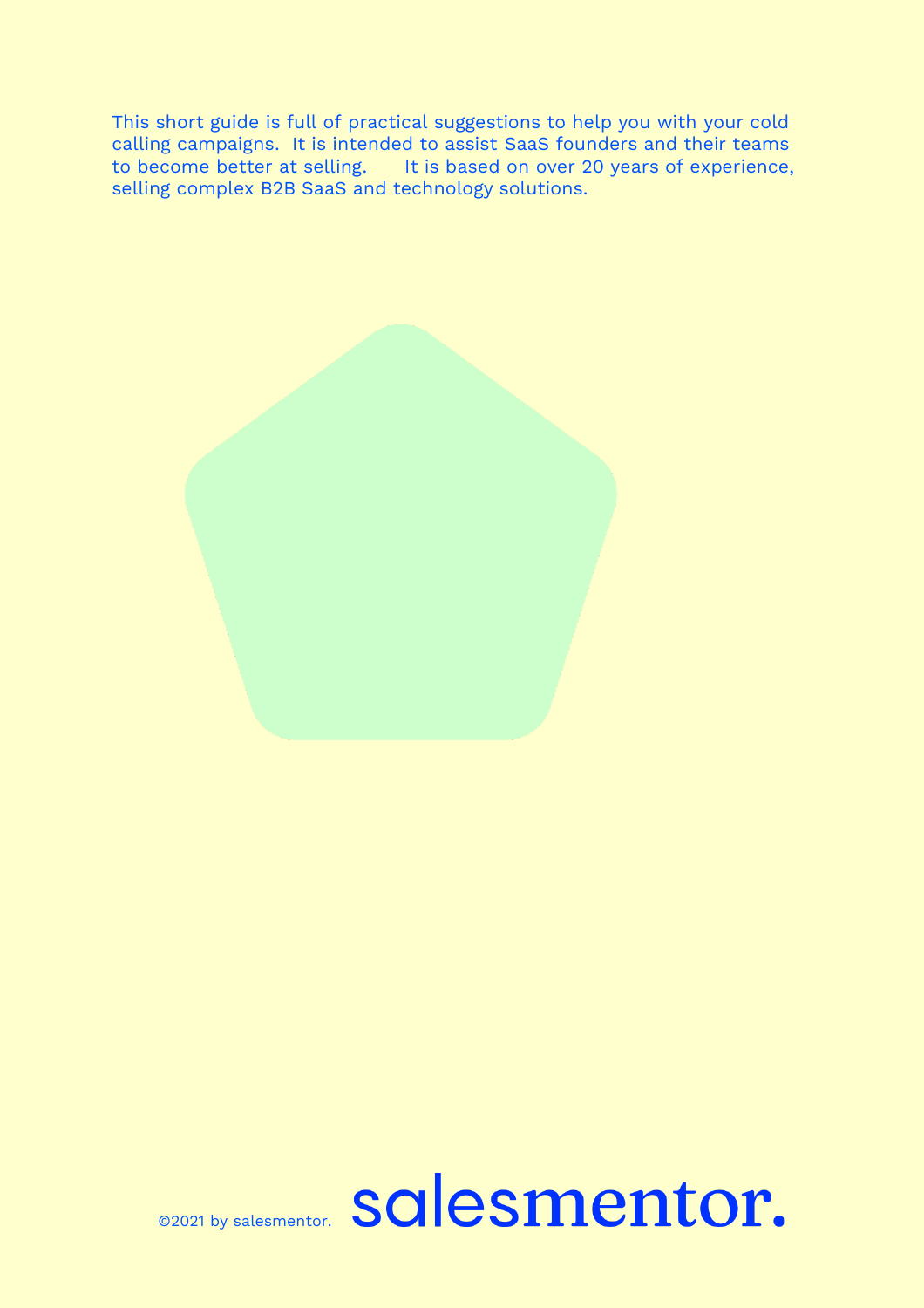#### **1. Do your research**

Focus on who is likely to buy your product/solution and who, at the same time, has the authority to sign the cheque. Do not waste time targeting junior prospects. Whilst it might be easier to get a meeting with a less senior person at a target company, these, often, do not have the buy-in from management and do not influence decisions on vendors. It is best to target the C level players and then be referred down the food chain by them. Typically, if you are selling a technical solution, you are best off going after Chief Technology Officers or the CEO. You can find out who is who within a company by searching for specific job titles within LinkedIn.

#### **2.Make the call**

In my 20 plus year in sales, I have never come across anyone who loves cold calling. It is, nevertheless, a very cost-effective way of connecting with prospects and getting that all-important first meeting.

When cold calling, you are likely to reach a switchboard or receptionist in the first instance. State your name, company name and the name of the person you wish to speak to. Be confident.

*"Good morning. My name is Daniel Feander at salesmentor. "Mr Head of IT please. Thank you."*

#### **3. Make warm calls**

What I mean by this is ask yourself "what can I do to make the call less out of the blue and more attention grabbing?". You could research the prospect on LinkedIn and find contacts in common, so you can mention these on the call. You could research the company to see if there have been any changes recently, for example, a new head of technology. You could provide free content, in return for the prospect's contact details.

*"Hello Mr Brown, this is Daniel Feander calling from salesmentor. I see that we both know X at ABC company. You downloaded our guide on 101 sales skills last week. We have been helping similar companies*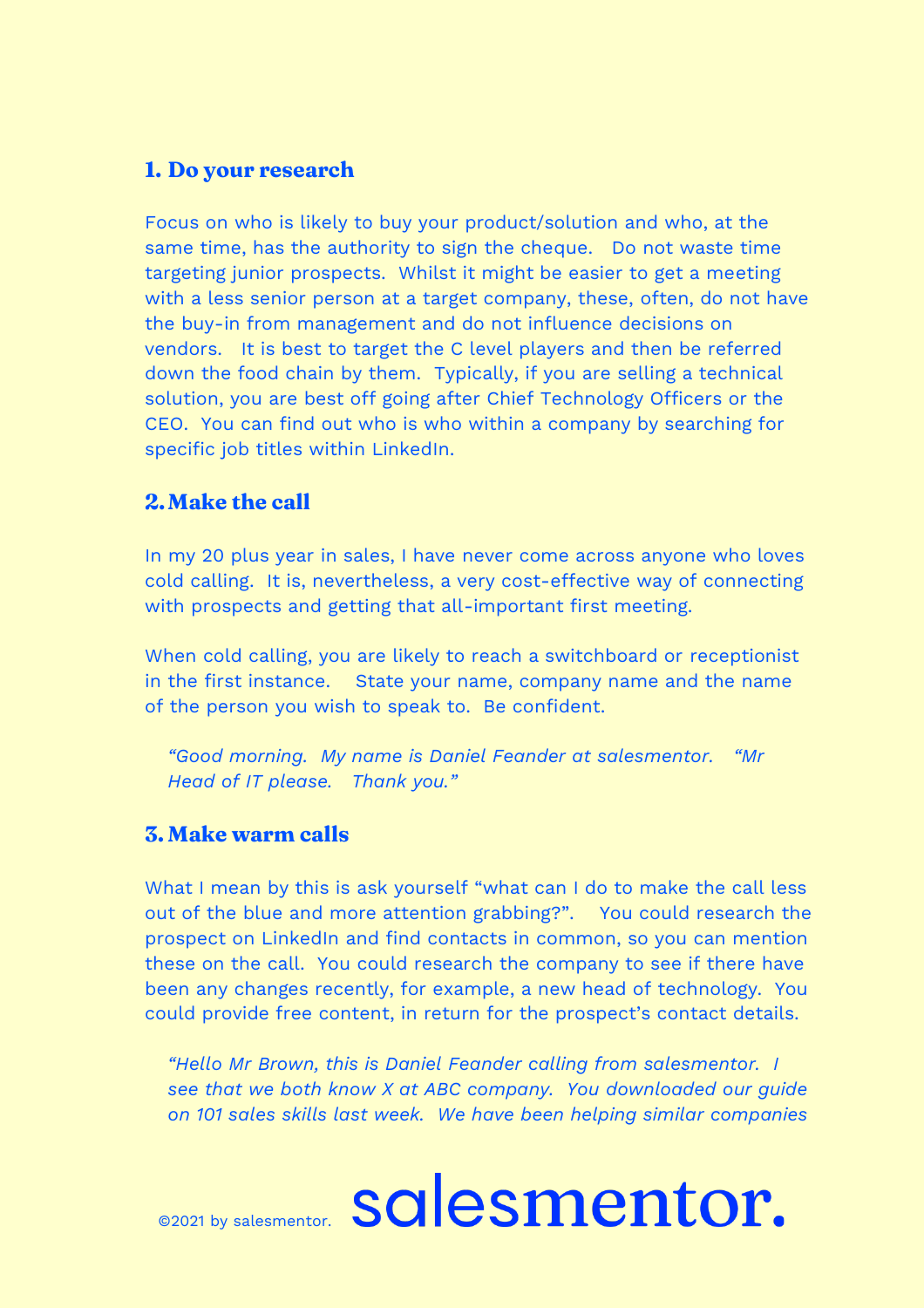*to yours to increase their sales and since we have not met before, I thought a 15-minute intro call next week would be a good opportunity to show you what we do. Would Tuesday at 10am or Friday at 3pm work for you?"*

#### **4.Purpose of call**

The aim of the call is to get the prospect to agree to a 15-minute meeting where you can learn about their challenges and present your offering as a solution to their problems. You are not going to close a complex B2B sale over the phone. So, be clear on what you are asking for – the meeting! Remember, that by calling someone out of the blue you are interrupting their day and they will want to get you off the phone as quickly as possible so they can get back to what they were doing. Therefore, be brief and confident.

*"Hello Mr Brown, this is Daniel Feander from salesmentor. Can you speak? I've been doing a lot of work with SaaS companies in the London area, helping them to bring in more sales with targeted sales coaching. I'd like to stop by next Tuesday when I am in town and just tell you about some of the things we've done locally. Would 11:45 or would 13:30 on Tuesday be better?"*

If the prospect says neither be ready to offer alternative dates. Persist!

#### **5.Speak slowly**

Making cold calls can be stressful. Our voices naturally go higher, and we speak quicker when we are under pressure. By slowly down and speaking in a lower voice, you will feel naturally calmer and come across as having more gravitas. Remember, people want to do business with people who project confidence.

#### **6.Gatekeepers**

Inevitably, if you are trying to reach senior level decision makers, you will be connected to secretaries, whose job it is to protect the senior person from receiving sales calls. Do not, I repeat, do not engage in underhand tactics, such as pretending you are a friend, in order to get through to your prospect. This will only annoy them, and no one will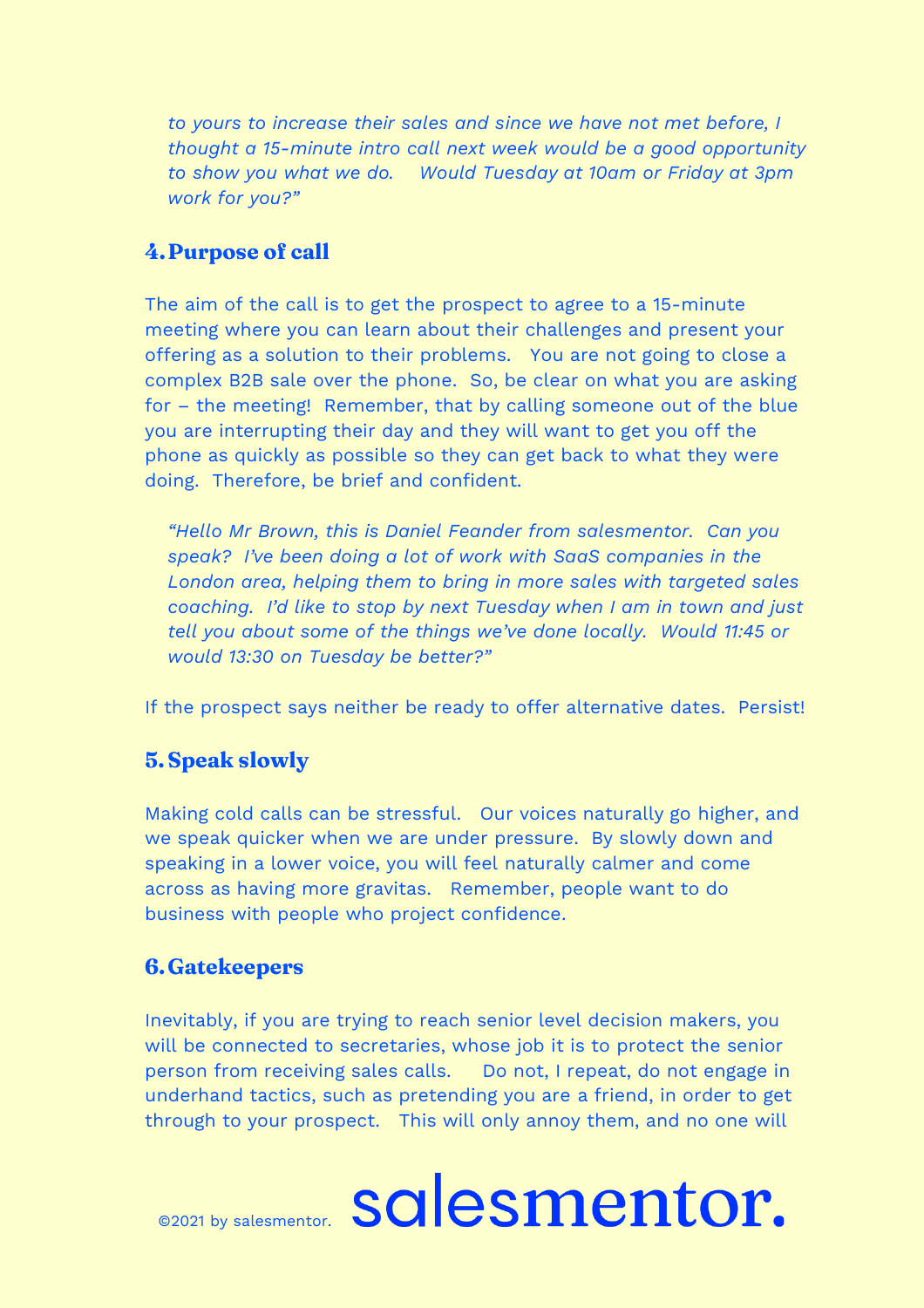do business with someone who they feel has lied and been deceitful. Instead, try and engage the gatekeeper and get them to help you. You might say:

*"I wonder if you could assist me with something, please?"* 

The PA will likely reply, *"yes, I will try to"*

To which you say something along the lines of:

*"I am interested in getting some advice on how I should submit a proposition to your organization about the ways in which we could provide several benefits in the area of your >put in your services key area<".* 

The worst that can happen is that they refuse to help. If they direct you to a department, ask for a name and follow through.

#### **7. Call outside of regular hours and at weekends**

I have used this approach to reach senior decision makers and it works. Most gatekeepers work 9 to 5 so by calling outside these hours, you stand a high probability that the senior guy will pick up the phone. Likewise, at weekends, you stand a higher chance of getting through to the decision maker.

#### **8.Don't ask them how they are**

Nothing says "this is a sales guy" more than the following:

*"Hi, Mr Wallace, this is Jamie Henderson from Alpha Solutions. How are you today?"* 

Arrrgh. You know that this is a sales call and you will want to get him off the phone asap.

#### **9.Leave a voicemail**

I am surprised by how many salespeople get through to voicemail and never leave a message. Those that do, often leave a long and garbled